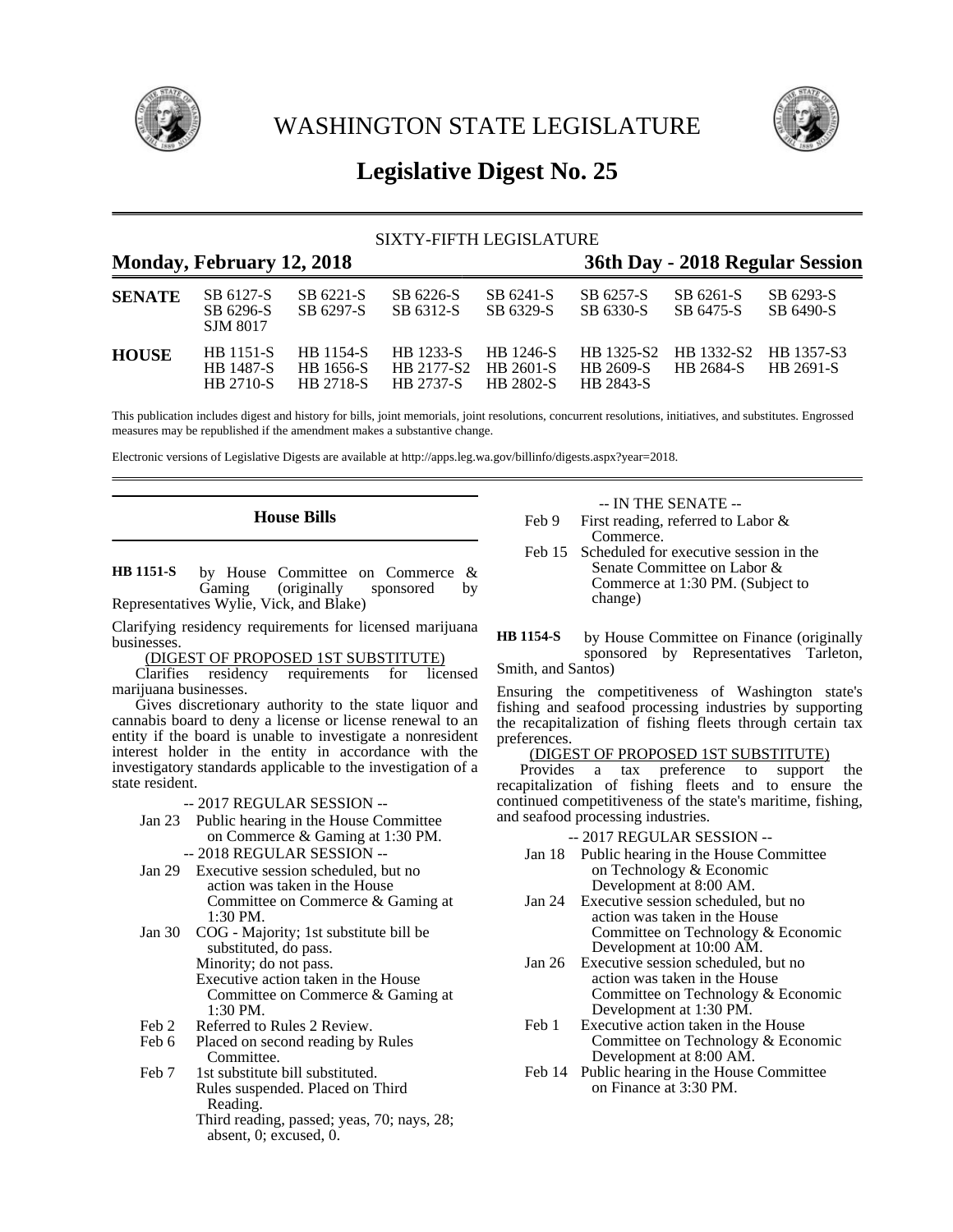- -- 2018 REGULAR SESSION --
- Jan 19 Executive session scheduled, but no action was taken in the House Committee on Finance at 8:00 AM.
- Jan 30 FIN Majority; 1st substitute bill be substituted, do pass. Minority; without recommendation. Executive action taken in the House Committee on Finance at 3:30 PM.
- 
- Feb 1 Referred to Rules 2 Review.<br>Feb 8 Placed on second reading by Placed on second reading by Rules Committee. 1st substitute bill substituted. Rules suspended. Placed on Third Reading. Third reading, passed; yeas, 97; nays, 1; absent, 0; excused, 0.

by House Committee on Technology & Economic Development (originally sponsored by Representatives Morris, Tarleton, and Hudgins) **HB 1233-S**

Enabling electric utilities to prepare for the distributed energy future.

(DIGEST OF PROPOSED 1ST SUBSTITUTE)

Declares it is the policy of the state that any distributed energy resources planning process engaged in by an electric utility in the state should accomplish certain goals.

Provides an explanation for the goals and requires the legislature, beginning January 1, 2023, to review the state's policy pertaining to the planning and determine: (1) How many electric utilities in the state have engaged or are engaging in a planning process;

(2) Whether the process has met the specified goals; and

(3) Whether the goals need to be expanded or amended.

-- 2017 REGULAR SESSION --

- Jan 19 Public hearing in the House Committee on Technology & Economic Development at 1:30 PM.
- Feb 14 Executive session scheduled, but no action was taken in the House Committee on Technology & Economic Development at 10:00 AM.
	- -- 2018 REGULAR SESSION --
- Jan 23 Public hearing in the House Committee on Technology & Economic Development at 10:00 AM.
- Jan 24 Executive session scheduled, but no action was taken in the House Committee on Technology & Economic Development at 8:00 AM.
- Jan 25 TED Majority; 1st substitute bill be substituted, do pass. Minority; do not pass. Minority; without recommendation. Executive action taken in the House Committee on Technology & Economic Development at 1:30 PM.
- Jan 30 Referred to Rules 2 Review.
- Feb 6 Placed on second reading by Rules Committee.

Feb 8 1st substitute bill substituted. Floor amendment(s) adopted. Rules suspended. Placed on Third Reading. Third reading, passed; yeas, 96; nays, 2; absent, 0; excused, 0.

by House Committee on Education (originally sponsored by Representatives McCabe, Orwall, Johnson, Kirby, McBride, Dye, Kilduff, **HB 1246-S**

Gregerson, Wylie, Haler, Appleton, Senn, and Muri)

Concerning school bus safety.

(DIGEST OF PROPOSED 1ST SUBSTITUTE)

Requires every school bus, beginning September 1, 2019, to be equipped with an automated school bus safety camera.

Requires every school bus manufactured or assembled after September 1, 2019, to be equipped with a shoulder harness-type safety belt assembly for each passenger position.

Requires passengers in school buses equipped with seat belts to wear the belts, in a properly adjusted manner, when the school bus is in motion.

Creates the school bus safety account.

Requires certain funds, as part of the office of the superintendent of public instruction's school bus replacement incentive program, to be deposited into the school district's transportation vehicle fund.

- -- 2017 REGULAR SESSION --
- Jan 30 Public hearing in the House Committee on Education at 1:30 PM.
	- -- 2018 REGULAR SESSION --
- Jan 22 Public hearing in the House Committee on Education at 1:30 PM.
- Jan 30 ED Majority; 1st substitute bill be substituted, do pass. Minority; do not pass. Minority; without recommendation. Executive action taken in the House Committee on Education at 1:30 PM.
- Feb 2 Referred to Appropriations.

by House Committee on Capital Budget (originally sponsored by Representatives Tharinger, Tarleton, and Jinkins; by request of Office of Financial Management) **HB 1325-S2**

Concerning the evaluation and prioritization of capital budget projects at the public two-year and four-year institutions of higher education.

(DIGEST OF PROPOSED 2ND SUBSTITUTE)

Requires the office of financial management, in consultation with the legislative fiscal committees, the state board for community and technical colleges, and the public four-year institutions of higher education, to develop: (1) Learning space utilization standards for higher education facilities;

(2) Reasonableness of cost standards for higher education capital projects; and

(3) A criteria scoring and prioritization matrix for use by four-year higher education institutions and other decision makers to produce single prioritized lists of higher education capital projects that consists of a numeric rating scale that assesses how well a particular project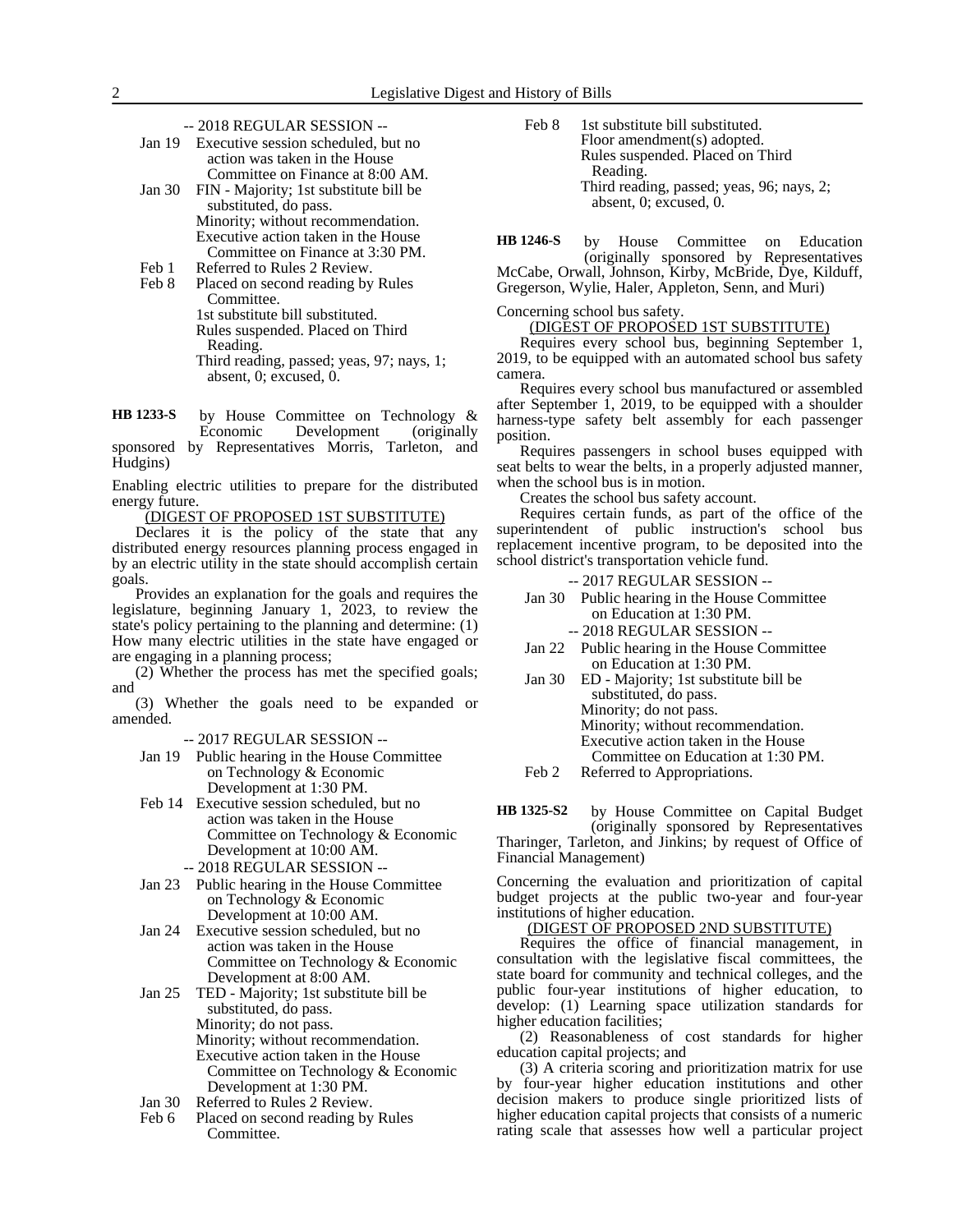satisfies higher education capital project criteria and a numeric measure to weigh the importance of those criteria.

Requires the office to provide technical assistance to the legislative fiscal committees and the four-year institutions in using the criteria scoring and prioritization matrix mentioned above.

-- 2017 REGULAR SESSION --

- Feb 3 Public hearing in the House Committee on Capital Budget at 8:00 AM.
- Feb 22 Executive session scheduled, but no action was taken in the House Committee on Capital Budget at 8:00 AM.
- Feb 23 Executive action taken in the House Committee on Capital Budget at 8:00 AM.
	- -- 2018 REGULAR SESSION --
- Jan 23 Public hearing in the House Committee on Capital Budget at 3:30 PM.
- Jan 30 CB Majority; 2nd substitute bill be substituted, do pass. Executive action taken in the House
	- Committee on Capital Budget at 3:30 PM.
- Feb 2 Referred to Rules 2 Review.<br>Feb 8 Rules Committee relieved of
- Rules Committee relieved of further consideration. Placed on second reading.
- by House Committee on Transportation (originally sponsored by Representatives Fey, Stambaugh, and Jinkins) **HB 1332-S2**

Concerning dangerous objects on county roads and bridges.

## (DIGEST OF PROPOSED 2ND SUBSTITUTE)

Addresses required actions by a county with regard to dangerous objects and other public nuisances on county roads and bridges.

- -- 2017 REGULAR SESSION --
- Feb 8 Public hearing in the House Committee on Transportation at 3:30 PM.
- Feb 15 Executive action taken in the House Committee on Transportation at 3:30 PM.
	- -- 2018 REGULAR SESSION --
- Jan 31 TR Majority; 2nd substitute bill be substituted, do pass. Minority; do not pass. Executive action taken in the House Committee on Transportation at 3:30 PM.
- Feb 2 Referred to Rules 2 Review.
- Feb 8 Rules Committee relieved of further consideration. Placed on second reading.

by House Committee on Community Development, Housing & Tribal Affairs (originally sponsored by Representatives Sawyer, Appleton, Ormsby, and Santos) **HB 1357-S3**

Concerning tribal-state relations.

## (DIGEST OF PROPOSED 3RD SUBSTITUTE)

Creates the joint committee on tribal-state relations and requires the committee to: (1) Serve as a forum for effective government-to-government communications;

(2) Seek to foster resolution of issues of mutual concern between the tribes and the state; and

(3) Consider the needs and concerns of tribal groups and organizations in the state, as well as American Indians in the state.

Provides that this act is null and void if appropriations are not approved.

Expires July 1, 2026.

-- 2017 REGULAR SESSION --

- Feb 1 Public hearing in the House Committee on Community Development and Housing & Tribal Affairs at 8:00 AM.
- Feb 16 Executive action taken in the House Committee on Community Development and Housing & Tribal Affairs at 1:30 PM.
- Feb 24 Public hearing and executive action taken in the House Committee on Appropriations at 10:00 AM. -- 2018 REGULAR SESSION --
- Jan 30 CDHT Majority; 3rd substitute bill be substituted, do pass. Executive action taken in the House Committee on Community Development and Housing & Tribal Affairs at 10:00 AM.
- Feb 1 Referred to Rules 2 Review.<br>Feb 6 Placed on second reading by
- Placed on second reading by Rules Committee.
- Feb 7 3rd substitute bill substituted. Rules suspended. Placed on Third Reading. Third reading, passed; yeas, 97; nays, 1;
	- absent, 0; excused, 0. -- IN THE SENATE --
- Feb 9 First reading, referred to State Government, Tribal Relations & Elections.

by House Committee on Commerce &<br>Gaming (originally sponsored by sponsored by Representatives Condotta and Sawyer) **HB 1487-S**

Authorizing marijuana retailers to sell marijuana merchandise.

## (DIGEST OF PROPOSED 1ST SUBSTITUTE)

Authorizes the sale, by marijuana retailers, of marijuana merchandise which is defined as wearable apparel that serves to promote or advertise the retail outlet, or a product line sold by the retail outlet, and that has labeling affixed to the wearable apparel that includes: (1) The retail outlet's name, logo, or other symbol associated with the retail outlet; or

(2) A name, logo, or other symbol associated with a product line sold by the retail outlet.

Requires the state liquor and cannabis board to adopt rules: (1) Regarding retail product design and marketing standards for marijuana merchandise and other products sold by licensed retailers; and

(2) That establish the procedures and criteria necessary to implement the establishment of retail product design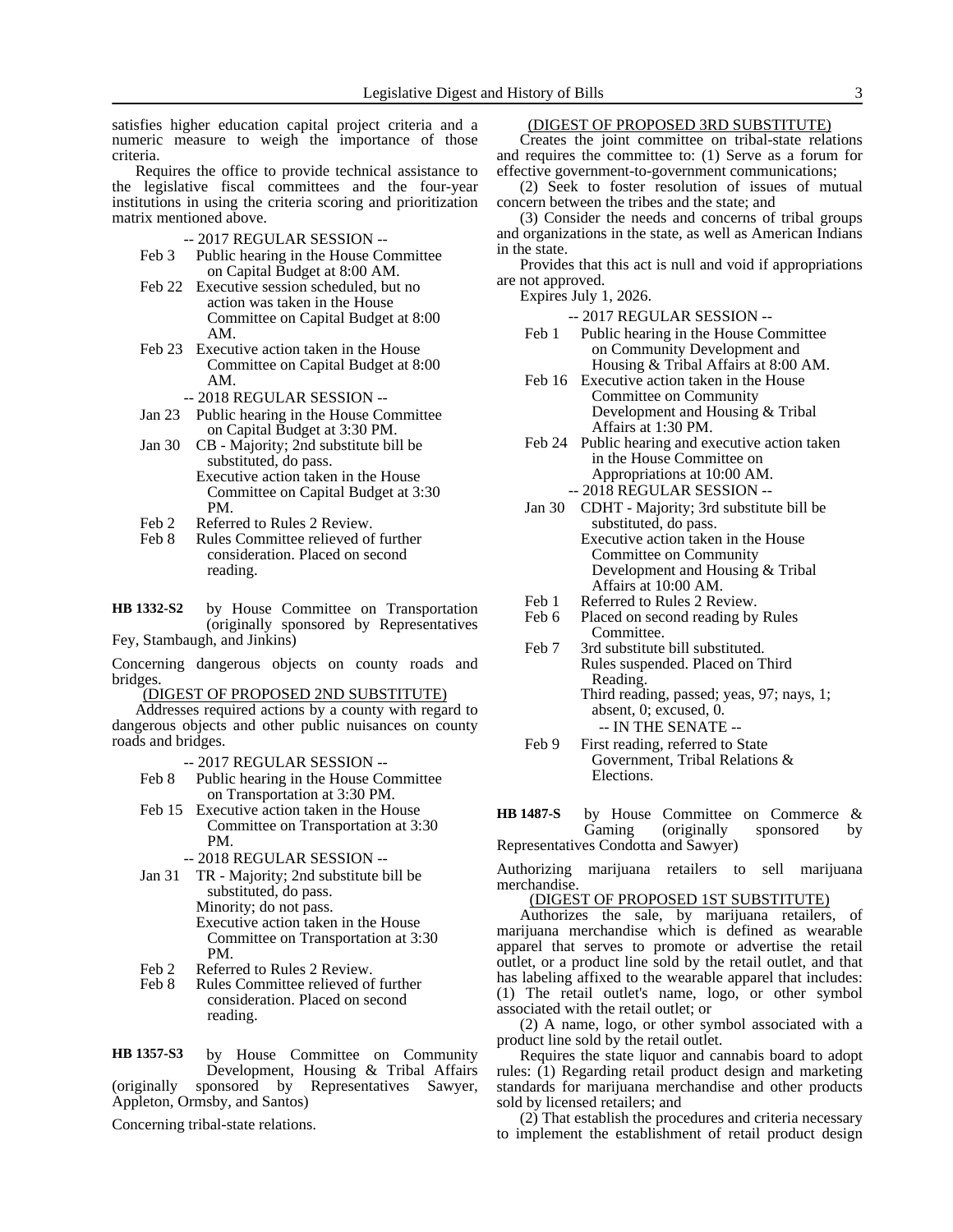and marketing standards to ensure that marijuana merchandise and other products sold by licensed retailers are not intended to appeal to minors or otherwise encourage marijuana use by minors.

- -- 2017 REGULAR SESSION --
- Jan 30 Public hearing in the House Committee on Commerce & Gaming at 1:30 PM.
- Feb 2 Executive action taken in the House Committee on Commerce & Gaming at 9:00 AM.
	- -- 2018 REGULAR SESSION --
- Jan 30 COG Majority; 1st substitute bill be substituted, do pass. Executive action taken in the House Committee on Commerce & Gaming at 1:30 PM.
- Feb 2 Referred to Rules 2 Review.
- Feb 8 Rules Committee relieved of further consideration. Placed on second reading.

by House Committee on Transportation (originally sponsored by Representatives Dent, Gregerson, Hargrove, Tarleton, Klippert, and Clibborn) **HB 1656-S**

Concerning a community aviation revitalization loan program.

(DIGEST OF PROPOSED 1ST SUBSTITUTE)

Requires the department of transportation to: (1) Convene a community aviation revitalization board;

(2) Provide management services, including fiscal and contract services, and staff support, to assist the board in implementing this act;

(3) Make direct loans, if certain conditions are met, to airport sponsors of public use airports in the state for the purpose of airport improvements that primarily support general aviation activities; and

(4) Take reasonable measures as are necessary to familiarize government officials and members of the public with this act, particularly the board's authority to make loans.

-- 2017 REGULAR SESSION --

- Feb 13 Public hearing in the House Committee on Transportation at 3:30 PM.
- Feb 20 Executive action taken in the House Committee on Transportation at 1:30 PM.
- Mar 27 Public hearing in the Senate Committee on Transportation at 3:30 PM.
	- -- 2018 REGULAR SESSION --
- Jan 24 Executive session scheduled, but no action was taken in the House Committee on Transportation at 3:30 PM.
- Jan 31 Executive session scheduled, but no action was taken in the House Committee on Transportation at 3:30 PM.
- Feb 6 TR Majority; 1st substitute bill be substituted, do pass. Referred to Rules 2 Review.

Executive action taken in the House Committee on Transportation at 11:30 AM.

by House Committee on Appropriations (originally sponsored by Representatives Chapman, Steele, Frame, and Tharinger) **HB 2177-S2**

Creating a rural county jobs program.

(DIGEST OF PROPOSED 2ND SUBSTITUTE)

Creates the rural county high employer demand jobs program to: (1) Meet the workforce needs of business and industry in rural counties by assisting students in earning certificates, associate degrees, or other industryrecognized credentials necessary for employment in high employer demand fields; and

(2) Provide selected students scholarship funds, as determined by the opportunity scholarship board, to help them meet their eligible expenses for up to one year, when they enroll in a community or technical college program that prepares them for a high employer demand field.

Requires the opportunity scholarship board to create the rural jobs program account, from which scholarship funds will be disbursed beginning no later than the fall term of the 2020 academic year, if by that date, state matching funds have been received.

Creates the rural jobs program match transfer account.

-- 2018 REGULAR SESSION --

- Jan 10 Public hearing in the House Committee on Higher Education at 1:30 PM.
- Jan 17 Executive action taken in the House Committee on Higher Education at 1:30 PM.
- Jan 29 Public hearing in the House Committee on Appropriations at 3:30 PM.
- Feb 6 APP Majority; 2nd substitute bill be substituted, do pass. Minority; do not pass. Referred to Rules 2 Review. Executive action taken in the House Committee on Appropriations at 10:00 AM.
- Feb 8 Placed on second reading by Rules Committee. 2nd substitute bill substituted.

Floor amendment(s) adopted. Rules suspended. Placed on Third

Reading.

Third reading, passed; yeas, 98; nays, 0; absent, 0; excused, 0.

by House Committee on Environment (originally sponsored by Representatives Fey, Jinkins, Sawyer, Appleton, Wylie, and Pollet) **HB 2601-S**

Reducing air emissions associated with certain port trucking operations.

(DIGEST OF PROPOSED 1ST SUBSTITUTE)

Requires, by January 1, 2019, a drayage truck that is delivering or receiving goods from a high-volume port to meet the emission standards adopted by the United States environmental protection agency for new vehicles with heavy duty highway engines applicable to 2007 and later model years as those standards existed as of January 1, 2018.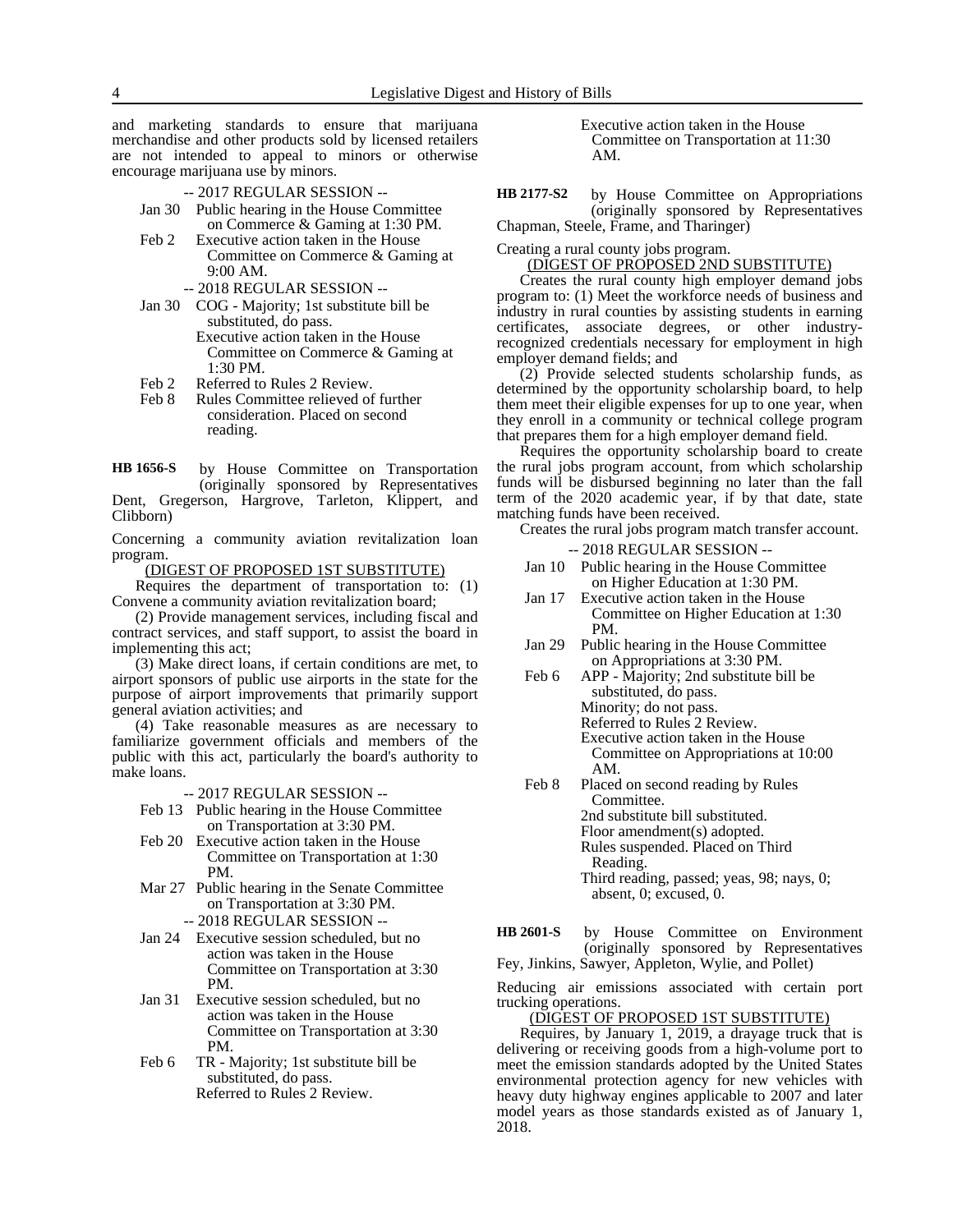Requires a high-volume port to develop a plan that provides a roadmap to transition the fleet of drayage trucks serving the high-volume port towards using only zero emission vehicles by January 1, 2035.

- -- 2018 REGULAR SESSION --
- Jan 16 Public hearing in the House Committee on Environment at 1:30 PM.
- Jan 25 ENVI Majority; 1st substitute bill be substituted, do pass. Minority; do not pass. Executive action taken in the House Committee on Environment at 8:00 AM.
- Jan 29 Referred to Rules 2 Review.

by House Committee on Commerce & Gaming (originally sponsored by Representatives Tarleton, Young, Vick, Caldier, and Sullivan) **HB 2609-S**

Modernizing and clarifying in-state distilled spirits production licenses and fees.

(DIGEST OF PROPOSED 1ST SUBSTITUTE)

Modernizes and clarifies in-state distilled spirits production licenses and fees.

-- 2018 REGULAR SESSION --

- Jan 23 Public hearing in the House Committee on Commerce & Gaming at 1:30 PM.
- Jan 29 Executive session scheduled, but no action was taken in the House Committee on Commerce & Gaming at 1:30 PM.
- Feb 1 COG Majority; 1st substitute bill be substituted, do pass. Minority; do not pass. Minority; without recommendation. Executive action taken in the House Committee on Commerce & Gaming at
- Feb 2 Referred to Appropriations.<br>Feb 5 Public hearing in the House

9:00 AM.

- Public hearing in the House Committee on Appropriations at 1:30 PM.
- Feb 6 APP Majority; do pass 1st substitute bill proposed by Commerce & Gaming. Minority; do not pass. Minority; without recommendation. Referred to Rules 2 Review. Executive action taken in the House Committee on Appropriations at 10:00 AM.

by House Committee on Education (originally sponsored by Representatives Caldier, Senn, Kagi, Kilduff, Ortiz-Self, Johnson, Muri, and McBride) **HB 2684-S**

Defining the process for best interest determinations of students in out-of-home care.

(DIGEST OF PROPOSED 1ST SUBSTITUTE)

Requires school districts to: (1) Collaborate with the department of children, youth, and families to develop protocols specifying specific strategies for communication, coordination, and collaboration regarding the status and progress of children in out-of-home care placed in the region, in order to maximize the educational continuity and achievement of these children;

(2) Designate a foster care liaison to facilitate district compliance with state and federal laws related to students in out-of-home care; and

(3) Collaborate with the department to address educational barriers for these students.

Requires a student, when practical and in his or her best interest, who is placed into out-of-home care, to remain enrolled in the school they were attending at the time they entered out-of-home care.

Prohibits the special education services of a student from being interrupted by a transfer to a new school.

-- 2018 REGULAR SESSION --

- Jan 23 Public hearing in the House Committee on Education at 1:30 PM.
- Jan 30 ED Majority; 1st substitute bill be substituted, do pass. Executive action taken in the House Committee on Education at 1:30 PM.
- Feb 2 Referred to Rules 2 Review.
- Feb 6 Placed on second reading by Rules Committee.
- Feb 8 1st substitute bill substituted. Floor amendment(s) adopted. Rules suspended. Placed on Third Reading. Third reading, passed; yeas, 97; nays, 0; absent, 0; excused, 1.
- by House Committee on Local Government (originally sponsored by Representatives Appleton, Griffey, and Peterson) **HB 2691-S**

Clarifying the authority and procedures for unit priced contracting by public port districts.

## (DIGEST OF PROPOSED 1ST SUBSTITUTE)

Authorizes a port district to procure public works with a unit priced contract for the purpose of completing anticipated types of work based on hourly rates or unit pricing for one or more categories of work or trades.

-- 2018 REGULAR SESSION --

- Jan 17 Public hearing in the House Committee on Local Government at 8:00 AM.
- Jan 24 LG Majority; 1st substitute bill be substituted, do pass. Minority; do not pass. Executive action taken in the House Committee on Local Government at 8:00 AM.
- Jan 26 Referred to Capital Budget.<br>Jan 30 Public hearing in the House
- Public hearing in the House Committee on Capital Budget at 3:30 PM.

by House Committee on Business & Financial Services (originally sponsored by **HB 2710-S**

Representatives Reeves, Barkis, Kilduff, and Graves)

Adding proximity to working forests to the residential real estate disclosure statement.

(DIGEST OF PROPOSED 1ST SUBSTITUTE)

Revises the real estate disclosure statement, relating to the right to farm act, to include working forests, which gives home buyers a more accurate description of the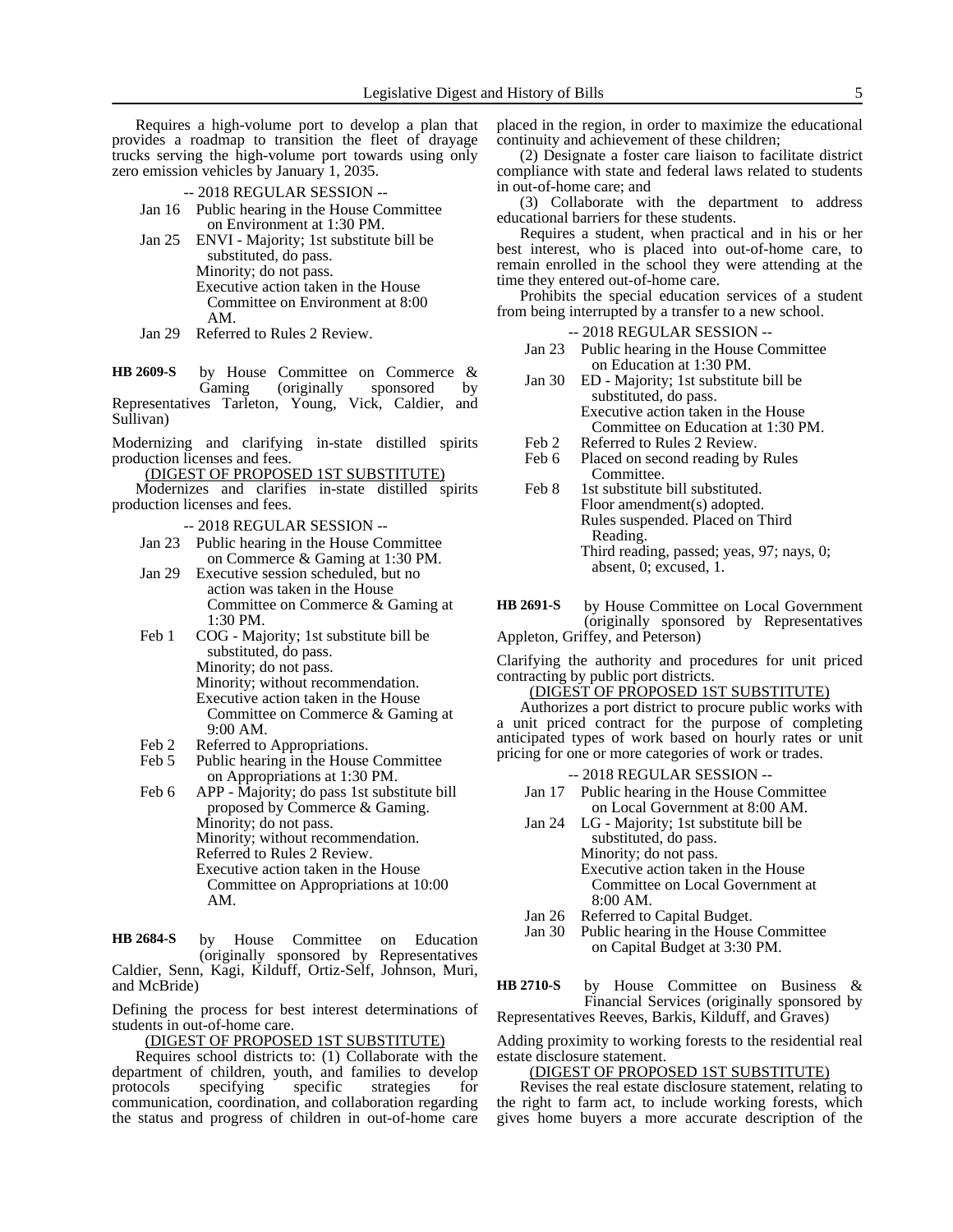effect of the act and science-based forest practices regulations that protect the state's public resources.

- -- 2018 REGULAR SESSION --
- Jan 23 Public hearing in the House Committee on Business & Financial Services at 8:00 AM.
- Jan 24 BFS Majority; 1st substitute bill be substituted, do pass. Executive action taken in the House Committee on Business & Financial Services at 1:30 PM.
- Jan 26 Referred to Rules 2 Review.
- Feb 6 Placed on second reading by Rules Committee.
- Feb 8 1st substitute bill substituted. Rules suspended. Placed on Third Reading. Third reading, passed; yeas, 98; nays, 0; absent, 0; excused, 0.

by House Committee on Judiciary (originally sponsored by Representatives Shea and Goodman) **HB 2718-S**

Concerning seizure and forfeiture procedures and reporting.

(DIGEST OF PROPOSED 1ST SUBSTITUTE)

Modifies procedures and reporting requirements with regard to seizures and forfeitures.

-- 2018 REGULAR SESSION --

- Jan 17 Public hearing in the House Committee on Judiciary at 8:00 AM.
- Jan 24 JUDI Majority; 1st substitute bill be substituted, do pass. Minority; do not pass. Executive action taken in the House Committee on Judiciary at 8:00 AM.
- Jan 26 Referred to Appropriations.
- Feb 3 Public hearing in the House Committee on Appropriations at 9:00 AM.

Feb 6 APP - Majority; 2nd substitute bill be substituted, do pass. Minority; do not pass. Minority; without recommendation. Referred to Rules 2 Review. Executive action taken in the House Committee on Appropriations at 10:00 AM.

by House Committee on Local Government (originally sponsored by Representatives Appleton, Nealey, McBride, Lytton, Peterson, Griffey, Doglio, and Wylie) **HB 2737-S**

Studying the constitutional and statutory obligations and tax revenue capacity of local government entities.

(DIGEST OF PROPOSED 1ST SUBSTITUTE)

Requires the department of commerce to conduct a study that analyzes local governments' revenue capacity in relation to its constitutional and statutory obligations.

Makes an appropriation from the liquor revolving fund to the department of commerce for purposes of the study.

-- 2018 REGULAR SESSION --

- Jan 23 Public hearing in the House Committee on Local Government at 10:00 AM.
- Jan 25 LG Majority; 1st substitute bill be substituted, do pass. Minority; without recommendation. Executive action taken in the House Committee on Local Government at 1:30 PM.

Jan 30 Referred to Appropriations.

by House Committee on Education (originally sponsored by Representatives Kloba, Johnson, Stonier, Macri, Valdez, Fey, and Stanford) **HB 2802-S**

Concerning expanded learning opportunities.

(DIGEST OF PROPOSED 1ST SUBSTITUTE)

Reconstitutes the expanded learning opportunities council as the expanded learning opportunities advisory council within the center for the improvement of student learning.

Establishes new and/or modified governance provisions and duties for the advisory council.

Eliminates the summer knowledge improvement pilot program.

- -- 2018 REGULAR SESSION --
- Jan 25 Public hearing in the House Committee on Education at 8:00 AM.
- Jan 30 ED Majority; 1st substitute bill be substituted, do pass. Minority; do not pass. Minority; without recommendation. Executive action taken in the House Committee on Education at 1:30 PM.
- Feb 2 Referred to Rules 2 Review.<br>Feb 6 Placed on second reading by Placed on second reading by Rules Committee.
- Feb 8 1st substitute bill substituted. Floor amendment(s) adopted. Rules suspended. Placed on Third Reading. Third reading, passed; yeas, 98; nays, 0; absent, 0; excused, 0.
- by House Committee on Business & Financial Services (originally sponsored by **HB 2843-S**

Representative Kirby)

Addressing joint self-insurance programs for property and liability risks.

#### (DIGEST OF PROPOSED 1ST SUBSTITUTE)

Enables a qualifying state agency to participate in a local government joint self-insurance program covering property and liability risks.

Defines "qualifying state agency" as a state agency, board, commission, or other entity of the state, other than a local government entity, with a biennial operating budget of not more than five million dollars.

#### -- 2018 REGULAR SESSION --

- Jan 24 Public hearing in the House Committee on Business & Financial Services at 1:30 PM.
- Jan 26 BFS Majority; 1st substitute bill be substituted, do pass.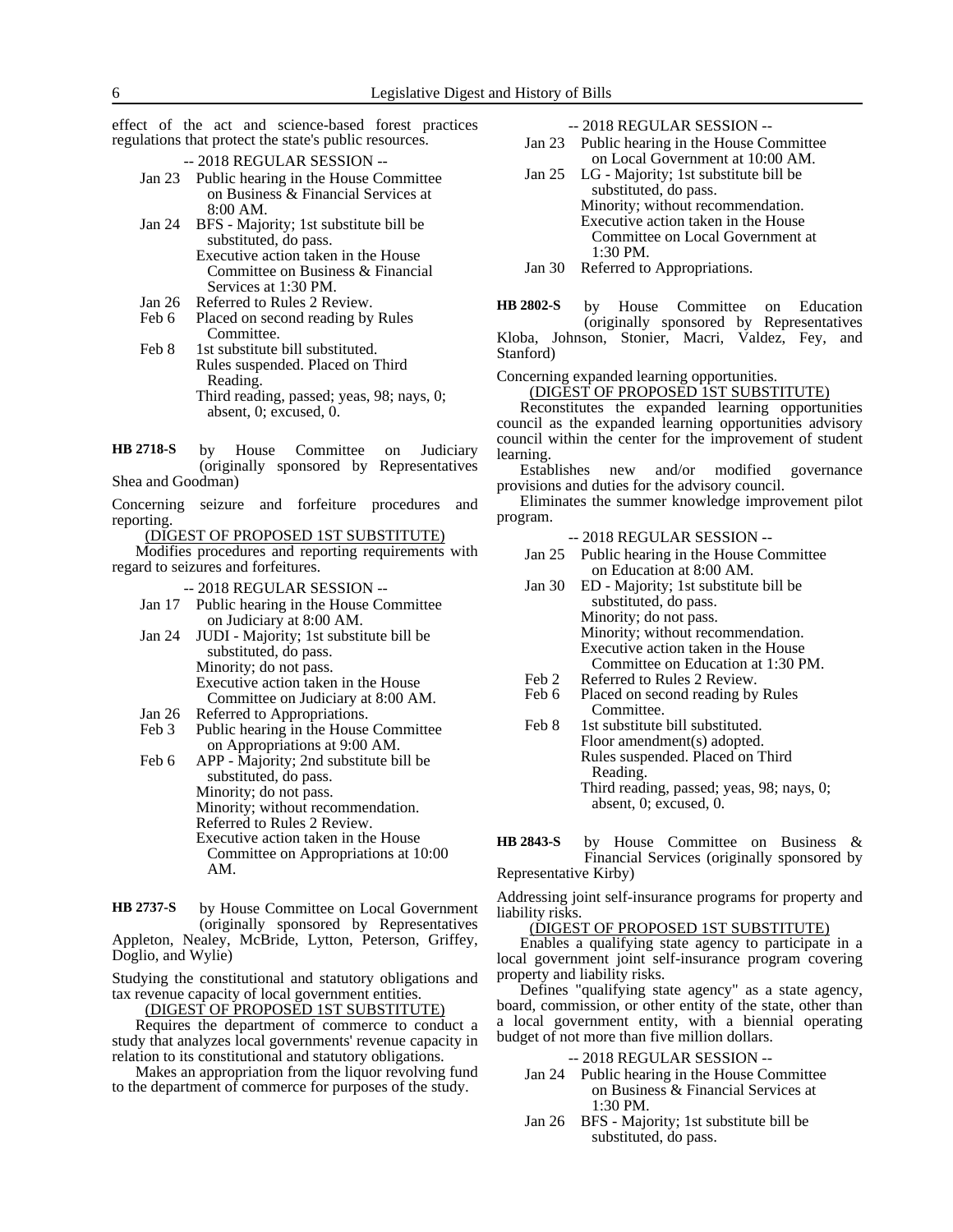Executive action taken in the House Committee on Business & Financial Services at 9:00 AM. Jan 30 Referred to Appropriations.

#### **Senate Bills**

by Senate Committee on Agriculture, Water, Natural Resources & Parks (originally sponsored by Senator Van De Wege) **SB 6127-S**

Improving the management of the state's halibut fishery. (DIGEST OF PROPOSED 1ST SUBSTITUTE)

States that a catch record card for halibut is five dollars.

Requires the funds that are received from the sale of halibut catch record cards to be used for monitoring and management of recreational halibut fisheries.

-- 2018 REGULAR SESSION --

- Jan 22 Public hearing in the Senate Committee on Agriculture, Water, and Natural Resources & Parks at 1:30 PM.
- Feb 1 AWNP Majority; 1st substitute bill be substituted, do pass. Minority; do not pass. Minority; without recommendation. Executive action taken in the Senate Committee on Agriculture, Water, and Natural Resources & Parks at 1:30 PM.
- Feb 2 Passed to Rules Committee for second reading.
- Feb 6 Placed on second reading by Rules Committee.
- Feb 7 1st substitute bill substituted. Floor amendment(s) adopted. Rules suspended. Placed on Third Reading. Third reading, passed; yeas, 36; nays, 12;

absent, 0; excused, 1. -- IN THE HOUSE --

- Feb 9 First reading, referred to Agriculture & Natural Resources (Not Officially read and referred until adoption of Introduction report).
- by Senate Committee on Health & Long Term Care (originally sponsored by Senators Walsh and Darneille; by request of Department of Commerce) **SB 6221-S**

Concerning the Washington achieving a better life experience program account.

(DIGEST OF PROPOSED 1ST SUBSTITUTE)

Requires expenditures from the Washington achieving a better life experience program account to be used only for the purposes of administrative and operating expenses of the Washington achieving a better life experience program.

Allows contributions to individual Washington achieving a better life experience program accounts to be invested in self-directed investment options.

Allows an investment manager to perform the same duties as the state investment board with regard to the investment of money.

Requires the Washington achieving a better life experience program governing board to designate and define the terms of engagement for the custodial banks under authority that the state treasurer shall delegate with the concurrence of the office of financial management.

-- 2018 REGULAR SESSION --

- Jan 25 Public hearing in the Senate Committee on Health & Long Term Care at 10:00 AM.
- Jan 30 HLTC Majority; 1st substitute bill be substituted, do pass. And refer to Ways & Means. Executive action taken in the Senate Committee on Health & Long Term Care at 10:00 AM.
- Jan 31 On motion, referred to Rules.<br>Feb 7 Placed on second reading by
	- Placed on second reading by Rules Committee. 1st substitute bill substituted. Rules suspended. Placed on Third Reading. Third reading, passed; yeas, 47; nays, 1; absent, 0; excused, 1.

-- IN THE HOUSE --

Feb 9 First reading, referred to Early Learning & Human Services (Not Officially read and referred until adoption of Introduction report).

by Senate Committee on Labor & Commerce (originally sponsored by Senators Keiser, Conway, Cleveland, Kuderer, and Saldaña) **SB 6226-S**

Improving health outcomes for injured workers by facilitating better access to medical records and telemedicine.

# (DIGEST OF PROPOSED 1ST SUBSTITUTE)

Requires a self-insured employer to ensure that relevant medical records of an injured worker scheduled for an independent medical exam are provided as electronic medical records to the independent medical exam physician or physicians; if electronic records are not possible, paper records must be delivered to the physician or physicians at least ten business days before the exam.

Requires the director of the department of labor and industries to develop access to telemedicine for independent medical exams and reimburse the physicians for services in a manner that is similar to the policies developed for commercial health insurance plans and medicaid managed care plans.

-- 2018 REGULAR SESSION --

- Jan 22 Public hearing in the Senate Committee on Labor & Commerce at 1:30 PM.
- Jan 29 LBRC Majority; 1st substitute bill be substituted, do pass. Minority; without recommendation. Executive action taken in the Senate Committee on Labor & Commerce at 1:30 PM.
- Jan 30 Passed to Rules Committee for second reading.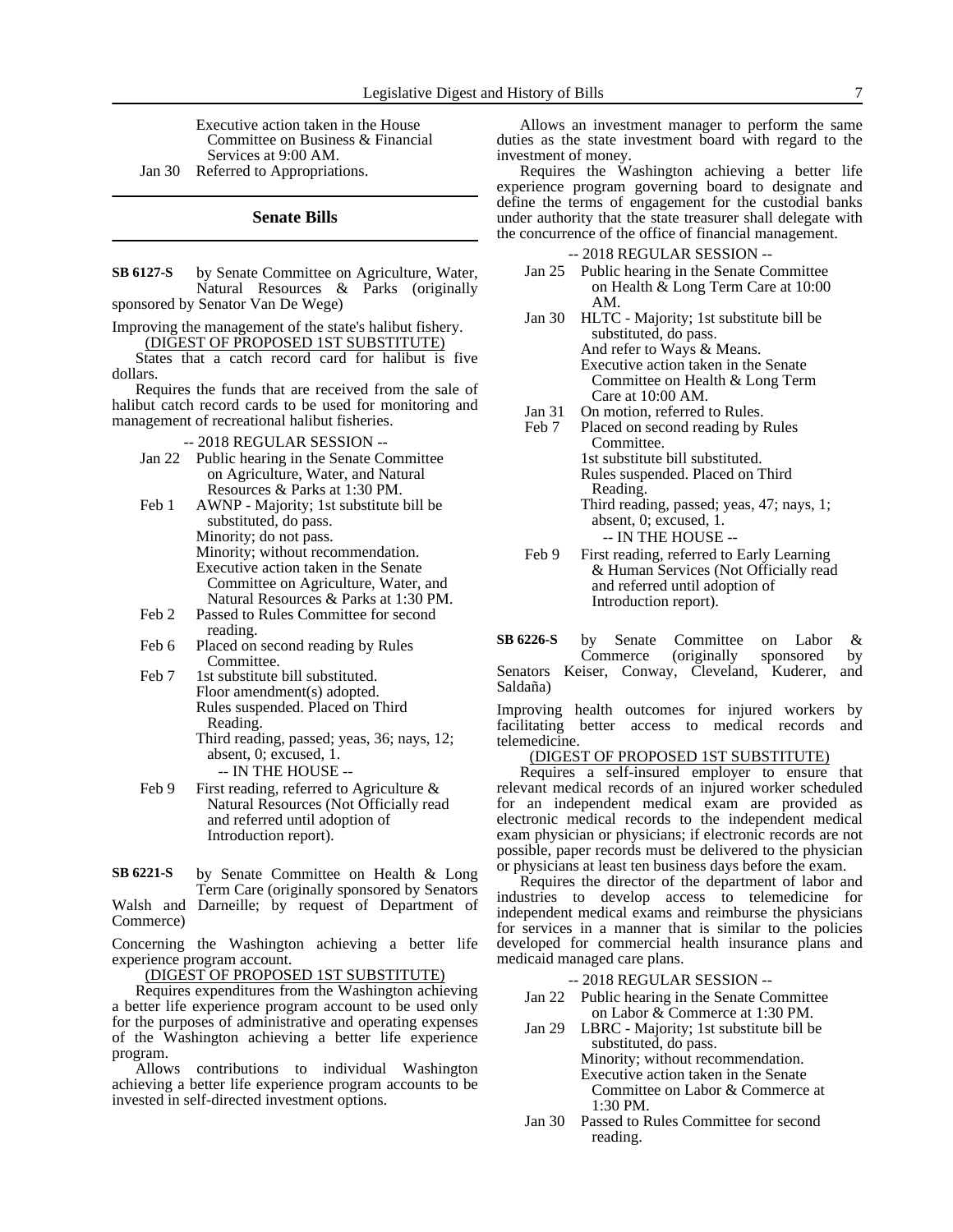by Senate Committee on Ways & Means (originally sponsored by Senators Hobbs, **SB 6241-S**

Fain, Mullet, and Keiser; by request of Health Care Authority)

Concerning the January 1, 2020, implementation of the school employees' benefits board program.

(DIGEST OF PROPOSED 1ST SUBSTITUTE)

Addresses the implementation of the school employees' benefits board program, effective January 1, 2020.

Addresses: Compensation and reimbursement related to school employees' benefits board member service; charter schools are employers and school employees' benefits board organizations under certain circumstances; school districts, educational service districts, and charter schools providing contributions to the state health care authority for insurance and health care plans for school employees and their dependents; and functions of the school employees' benefits board in designing and approving insurance benefit plans and establishing eligibility criteria.

Revises the definition of "board," for purposes of chapter 41.05 RCW (state health care authority), to include the school employees' benefits board.

Exempts the following information relating to insurance and financial institutions from disclosure under the public records act: Claims data, including health care and financial related data received under section 32 of this act, received and held by the state health care authority.

Creates the school employees' insurance reserve fund, the school employees' benefits board program flexible spending administrative account, the school employees' benefits board salary reduction account, and the school employees' benefits board dental benefits administration account.

-- 2018 REGULAR SESSION --

Jan 24 Public hearing in the Senate Committee on Ways & Means at 3:30 PM.

Jan 31 WM - Majority; 1st substitute bill be substituted, do pass. Minority; do not pass. Minority; without recommendation. Executive action taken in the Senate Committee on Ways & Means at 3:30 PM.

- Feb 1 Passed to Rules Committee for second reading.
- Feb 8 Placed on second reading by Rules Committee.

by Senate Committee on Early Learning & K-12 Education (originally sponsored by **SB 6257-S**

Senators Billig, Zeiger, Kuderer, Keiser, Palumbo, and Saldaña)

Providing early intervention services for eligible children. (REVISED FOR ENGROSSED: Developing a funding model for early intervention services for eligible children. )

(DIGEST OF PROPOSED 1ST SUBSTITUTE)

Requires the department of children, youth, and families to: (1) Oversee the provision of early intervention services to eligible children with disabilities from birth through two years of age;

(2) Be payor of last resort for the services;

(3) In consultation with the department of early learning, the office of the superintendent of public instruction, the office of financial management, the caseload forecast council, and legislative fiscal staff, develop a model with which to determine the amount of annual allocations to be appropriated in the omnibus appropriations act after July  $\overline{1}$ , 2019, for the services; and

(4) Direct public entities who are billing medicaid to provide the services to bill private insurance as soon as practicable.

-- 2018 REGULAR SESSION --

- Jan 23 Public hearing in the Senate Committee on Early Learning & K-12 Education at 1:30 PM.
- Feb 1 EDU Majority; 1st substitute bill be substituted, do pass. Minority; without recommendation. Executive action taken in the Senate Committee on Early Learning & K-12 Education at 1:30 PM.
- Feb 2 Passed to Rules Committee for second reading.
- Feb 6 Placed on second reading by Rules Committee.
- Feb 8 1st substitute bill substituted. Floor amendment(s) adopted. Rules suspended. Placed on Third Reading. Third reading, passed; yeas, 46; nays, 0;
- absent, 0; excused, 3. Feb 15 Scheduled for public hearing in the House Committee on Early Learning & Human Services at 10:00 AM in anticipation of other legislative action.

by Senate Committee on Higher Education & Workforce Development (originally **SB 6261-S**

sponsored by Senators Ranker, Wellman, Keiser, McCoy, Kuderer, Hasegawa, Hunt, and Conway)

Expanding eligibility for the state need grant.

(DIGEST OF PROPOSED 1ST SUBSTITUTE)

States that families that earn up to one hundred percent of the state's median family income are eligible for student financial aid.

-- 2018 REGULAR SESSION --

- Jan 23 Public hearing in the Senate Committee on Higher Education & Workforce Development at 8:00 AM.
- Jan 30 HEWD Majority; 1st substitute bill be substituted, do pass. And refer to Ways & Means. Minority; do not pass. Minority; without recommendation. Executive action taken in the Senate Committee on Higher Education & Workforce Development at 8:00 AM.
- Jan 31 Referred to Ways & Means.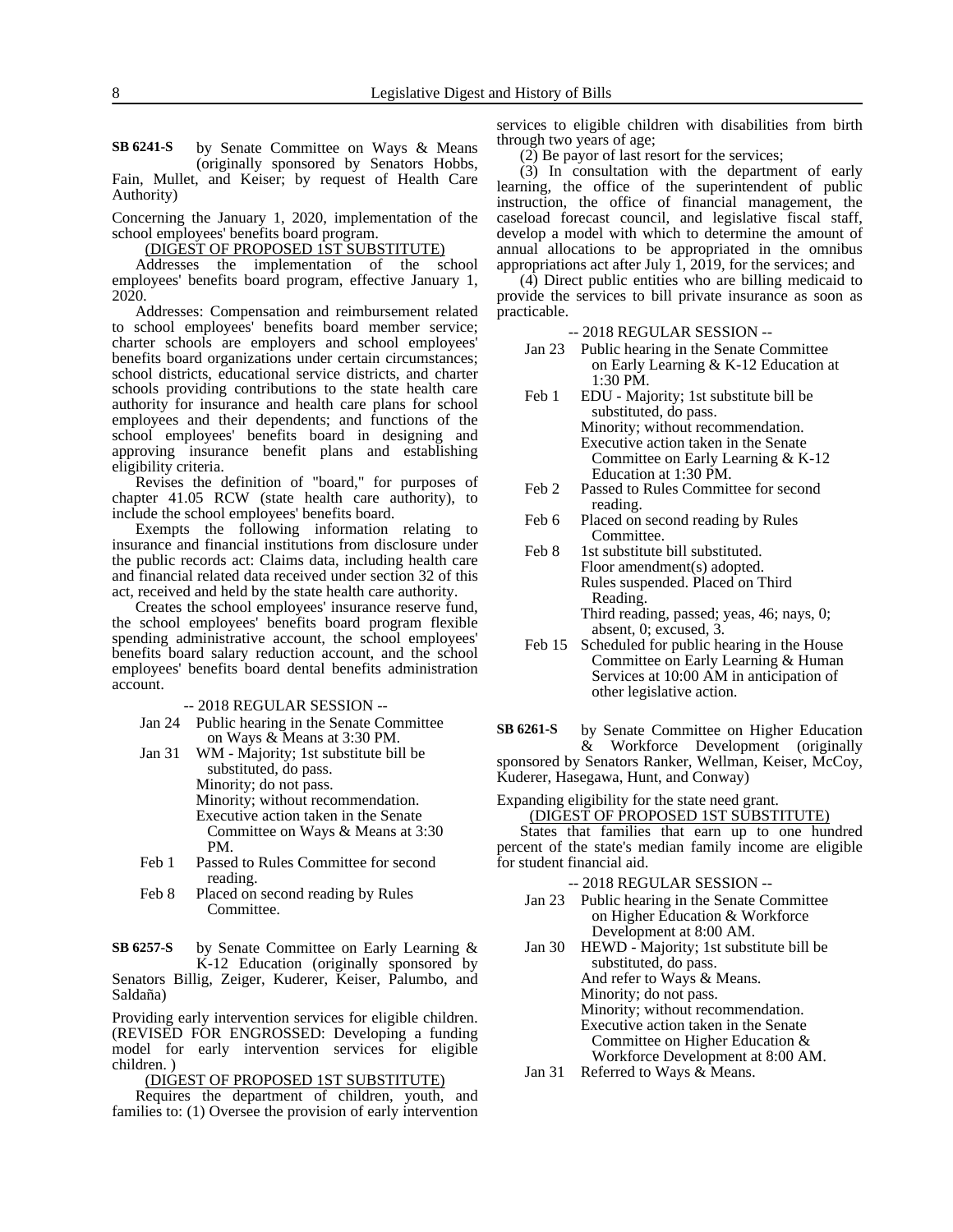by Senate Committee on Transportation (originally sponsored by Senators Wilson and Rivers) **SB 6293-S**

Addressing the creation of a deferred prosecution program for nonpayment of license fees and taxes for vehicle, vessel, and aircraft registrations.

(DIGEST OF PROPOSED 1ST SUBSTITUTE)

Authorizes a county to set up a deferred prosecution program for persons who receive a citation for failing to register a vehicle, an aircraft, or a vessel.

- -- 2018 REGULAR SESSION --
- Jan 23 Public hearing in the Senate Committee on Transportation at 3:30 PM.
- Jan 29 TRAN Majority; 1st substitute bill be substituted, do pass. Executive action taken in the Senate Committee on Transportation at 3:30 PM.
- Jan 30 Passed to Rules Committee for second reading.
- Feb 6 Placed on second reading by Rules Committee.

by Senate Committee on Labor & Commerce (originally sponsored by Senators Saldaña, Keiser, Kuderer, Hasegawa, Chase, and Conway) **SB 6296-S**

Concerning an employee's written authorization for the deduction of union dues and fees.

(DIGEST OF PROPOSED 1ST SUBSTITUTE)

Addresses collective bargaining agreements and the deduction of union dues and fees.

-- 2018 REGULAR SESSION --

- Jan 22 Public hearing in the Senate Committee on Labor & Commerce at 1:30 PM.
- Jan 29 LBRC Majority; 1st substitute bill be substituted, do pass. And refer to Ways & Means. Minority; do not pass. Executive action taken in the Senate Committee on Labor & Commerce at 1:30 PM.
- Jan 30 On motion, referred to Rules.<br>Feb 2 Made eligible to be placed on
- Made eligible to be placed on second reading.
- Feb 6 Placed on second reading by Rules Committee.

by Senate Committee on Law & Justice (originally sponsored by Senators Dhingra, Palumbo, Darneille, Mullet, Saldaña, Takko, Frockt, Rolfes, Kuderer, Cleveland, Chase, Carlyle, Wellman, Hasegawa, Ranker, Keiser, Liias, Billig, Nelson, McCoy, Van De Wege, Pedersen, Hunt, and Conway) **SB 6297-S**

Concerning provisions governing firearms possession by persons who have been found incompetent to stand trial and who have a history of one or more violent acts.

(DIGEST OF PROPOSED 1ST SUBSTITUTE)

Requires a court, if it dismisses certain charges, to make a finding as to whether the defendant has a history of one or more violent acts, and if so, the defendant is barred from the possession of firearms until a court restores his or her right to possess a firearm.

-- 2018 REGULAR SESSION --

- Jan 23 Public hearing in the Senate Committee on Law & Justice at 10:00 AM.
- Jan 30 LAW Majority; 1st substitute bill be substituted, do pass. Minority; without recommendation. Executive action taken in the Senate Committee on Law & Justice at 10:00 AM.
- Jan 31 Passed to Rules Committee for second reading.
- Feb 8 Placed on second reading by Rules Committee.
- by Senate Committee on Local Government (originally sponsored by Senator Hunt) **SB 6312-S**

Eliminating certain requirements for the annexation of an unincorporated island of territory.

(DIGEST OF PROPOSED 1ST SUBSTITUTE)

Eliminates certain requirements for the annexation of an unincorporated island of territory.

-- 2018 REGULAR SESSION -- Jan 23 Public hearing in the Senate Committee on Local Government at 1:30 PM. Jan 25 LGOV - Majority; 1st substitute bill be substituted, do pass. Executive action taken in the Senate

Committee on Local Government at 1:30 PM.

- Jan 29 Passed to Rules Committee for second reading.
- by Senate Committee on Local Government (originally sponsored by Senators Takko, Angel, and Chase) **SB 6329-S**

Clarifying the authority and procedures for contracting by public port districts.

(DIGEST OF PROPOSED 1ST SUBSTITUTE)

Allows a port district to construct a public work, by contract, without calling for bids if the estimated cost of the work or improvement, including cost of materials, supplies, and equipment, will not exceed the sum of forty thousand dollars.

Requires the port district managing official to award contracts as equitably as possible among qualified contractors, including minority and woman-owned contractors.

#### -- 2018 REGULAR SESSION --

- Jan 23 Public hearing in the Senate Committee on Local Government at 1:30 PM.
- Jan 25 LGOV Majority; 1st substitute bill be substituted, do pass. Executive action taken in the Senate

Committee on Local Government at 1:30 PM.

- Jan 29 Passed to Rules Committee for second reading.
- Feb 8 Placed on second reading by Rules Committee.